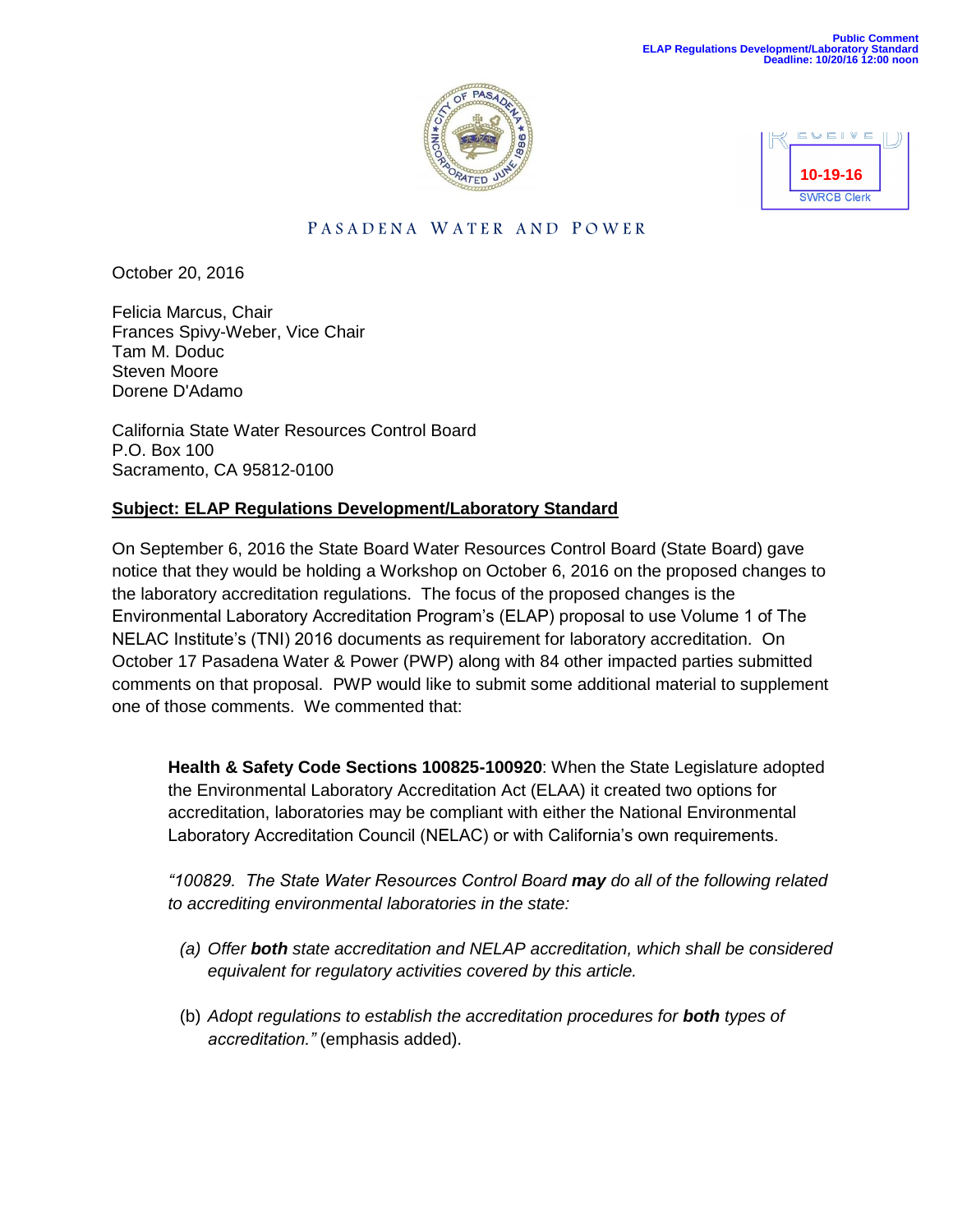SWRCB – ELAP Regulations Development/Laboratory Standards October 17, 2016

> The California legislature did not authorize ELAP to only offer one type of accreditation; it authorized ELAP to offer **both** types of accreditation. In proposing this regulation, ELAP is exceeding the authority granted it by the state legislature.

# The proposed regulations are contrary to the legislative intent of the ELAA as well as the explicit language in the statute.

To support this interpretation there is attached a letter from the Department of Health Services (DHS) to Hannah-Beth Jackson, Chair of the Assembly Environmental Safety and Toxic Materials Committee Participation supporting the passage of the bill authorizing ELAP to offer TNI (NELAP), SB 1304. The deputy director states that *"NELAP is entirely voluntary and environmental laboratories will have the option of seeking NELAP accreditation according to the federal standards, or continuing to be accredited for California only under the state standards. NELAP-accredited laboratories will always be required to meet the higher of the federal or California standards"*. ELAP was part of DHS at the time so it is clear that that was how ELAP understood the bill's provisions about TNI (NELAP).

Two years later, ELAP adopted emergency regulations to set fees for TNI (NELAP) program. I have attached the California Regulatory Notice Registry NO. 48-Z NOVEMBER 30, 2001 which contains a Notice of Emergency Rulemaking for National Environmental Laboratory Accreditation Program Fees (R-70-00E). According to the State of California *"Section 100862, added to the Health and Safety Code (H&SC) by SB 1304 (Chapter 372, Statutes of 1999), specifically requires the establishment of fees to enable environmental laboratories in California to participate on a voluntary basis in the National Environmental Laboratory Accreditation Program (NELAP). NELAP accredited laboratories are required to fully support the NELAP accreditation costs through fees".*

It is worth noting that for over ten ELAP offered NELAP accreditation on a voluntary basis until their recognition by TNI was withdrawn. So the actual practice of ELAP and the stated intent of ELAP all make it clear that the language in the current statue requires ELAP offer both TNI based accreditation as well as its own traditional form of accreditation.

We thank you for your attention.



David Eugene Kimbrough, Ph.D. Water Quality Manager, Pasadena Water & Power

DEK/hs

**Attachments**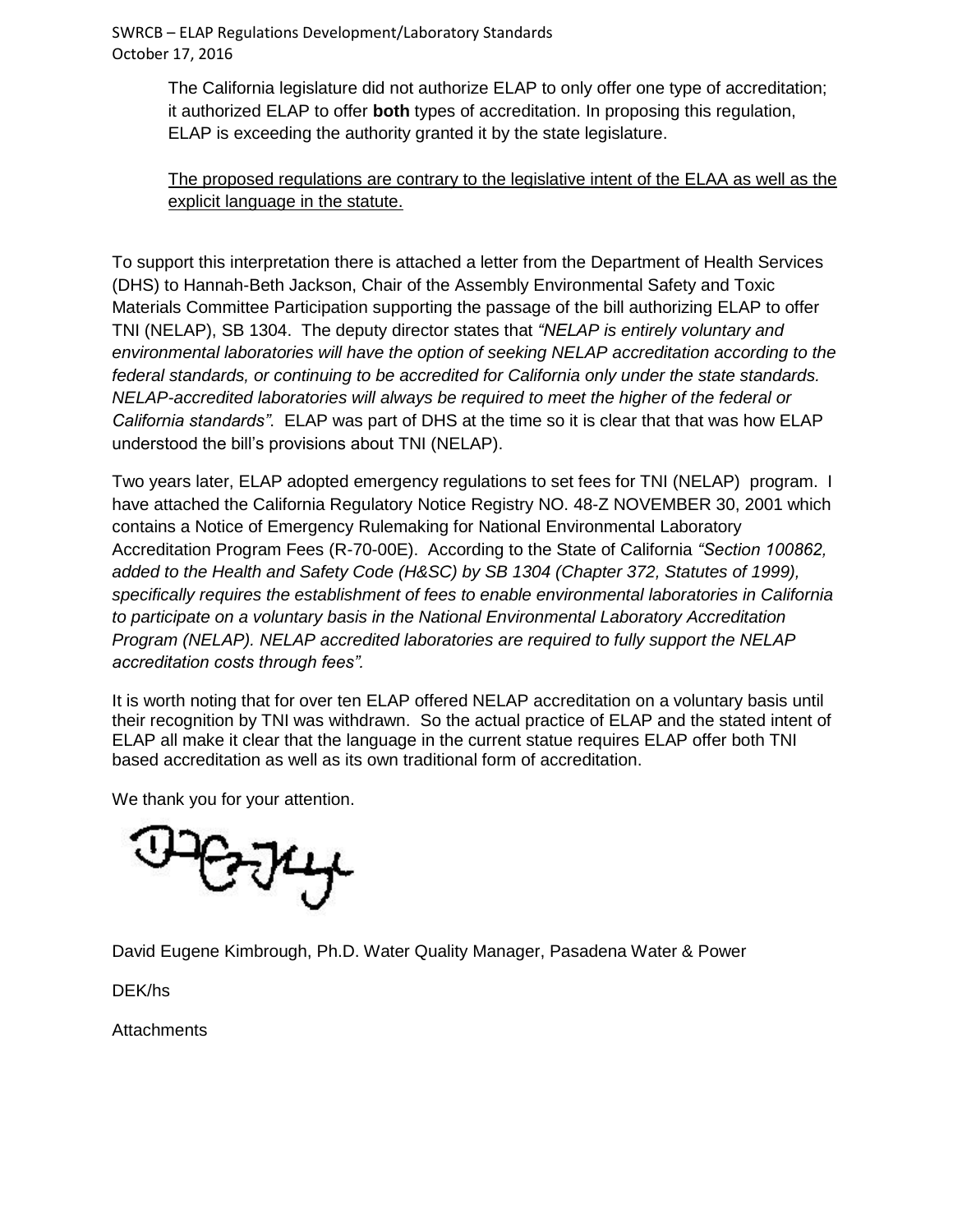#### **DEPARTMENT OF HEALTH SERVICES 714/744 P Street P.O. BOX 942732 SACRAMENTO, CA 94234-7320** (916) 657-2843



June 15,1999

The Honorable Hannah-Beth Jackson, Chair Assembly Environmental Safety and Toxic Materials Committee State Capitol, Room 2082 Sacramento, CA 95814

Dear Assemblymember Jackson:

SUPPORT OF SENATE BILL (SB) 1304

The Department of Health Services (Department) is pleased to sponsor SB 1304, which makes statutory changes necessary to allow California's existing environmental laboratory accreditation program to become a recognized accrediting authority for the National Environmental Laboratory Accreditation Program (NELAP). NELAP, a program of the federal Environmental Protection Agency, will provide a common set of accreditation standards for environmental laboratories nationwide.

The Department currently accredits environmental laboratories that analyze food, drinking water, wastewater, hazardous wastes, and contaminated soils and sediment for regulatory compliance. Under the current program, environmental laboratories that operate in multiple states must obtain multiple acceditations, resulting in the expense and redundancy of multiple proficiency testing studies and on-site assessments. If California becomes a NELAP-recognized accreditation authority, environmental laboratories accredited by California will automatically be accredited in other NELAP-recognized states, providing a competitive edge for California businesses while still maintaining the highest standards. In addition, environmental laboratories accredited in other NELAP-recognized states will automatically be accredited in California.

Participation in NELAP is entirely voluntary and environmental laboratories will have the option of seeking NELAP accreditation according to the federal standards, or continuing to be accredited for California only under the state standards. NELAP-accredited laboratories will always be required to meet the higher of the federal or California standards.

If California does not become NELAP-recognized, out-of state laboratories with NELAP accreditation may find it no longer financially feasible to do business in California. California's participation in NELAP will help ensure the highest environmental laboratory standards while at the same time promoting a competitive business environment.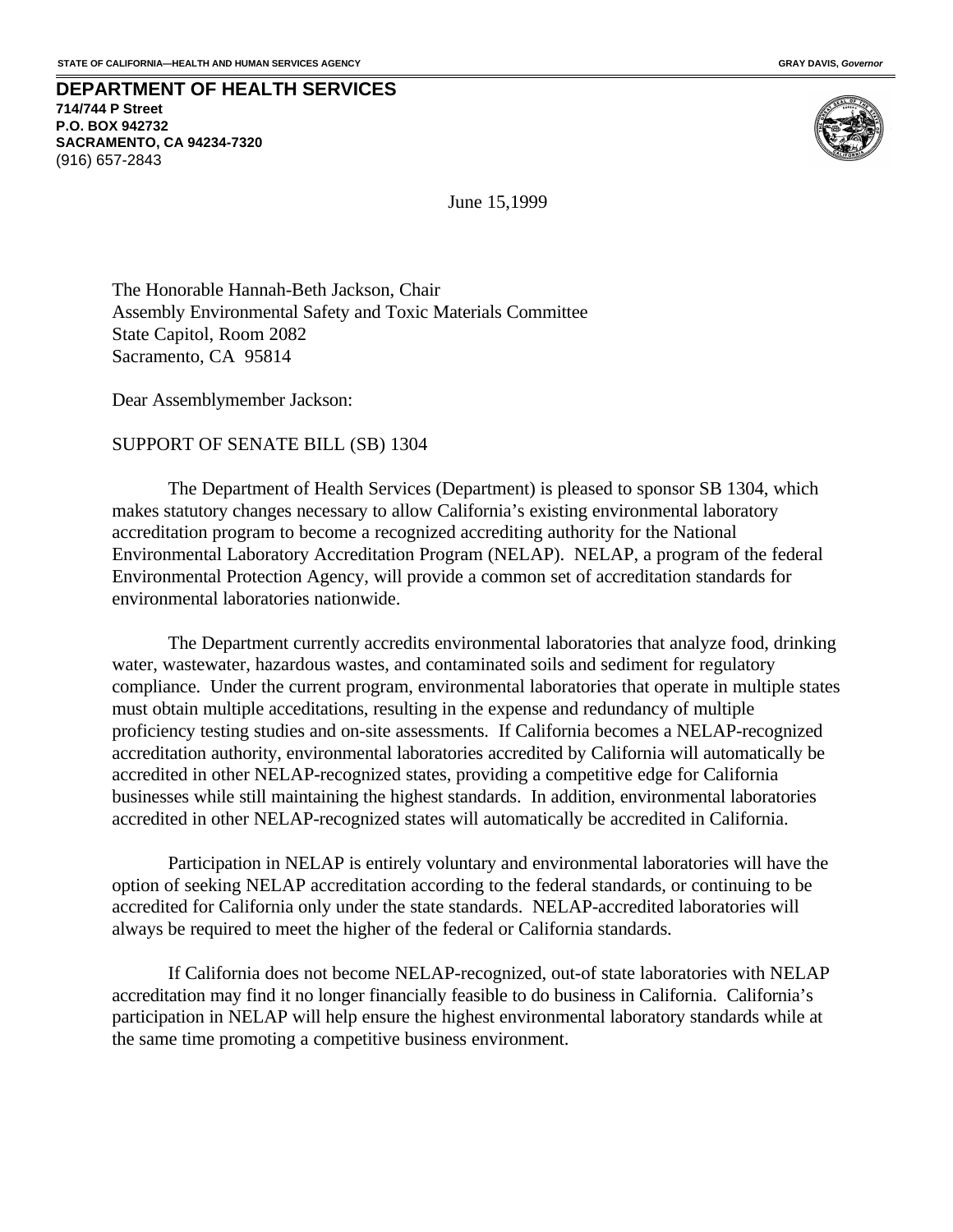The Honorable Hannah-Beth Jackson, Chair Page 2 June 15, 1999

Please contact me at (916) 657-2843 if you have any questions or want further information regarding SB 1304.

Sincerely,

# **ORIGINAL SIGNED BY**

Charleen M. Milburn Deputy Director Legislative and Governmental Affairs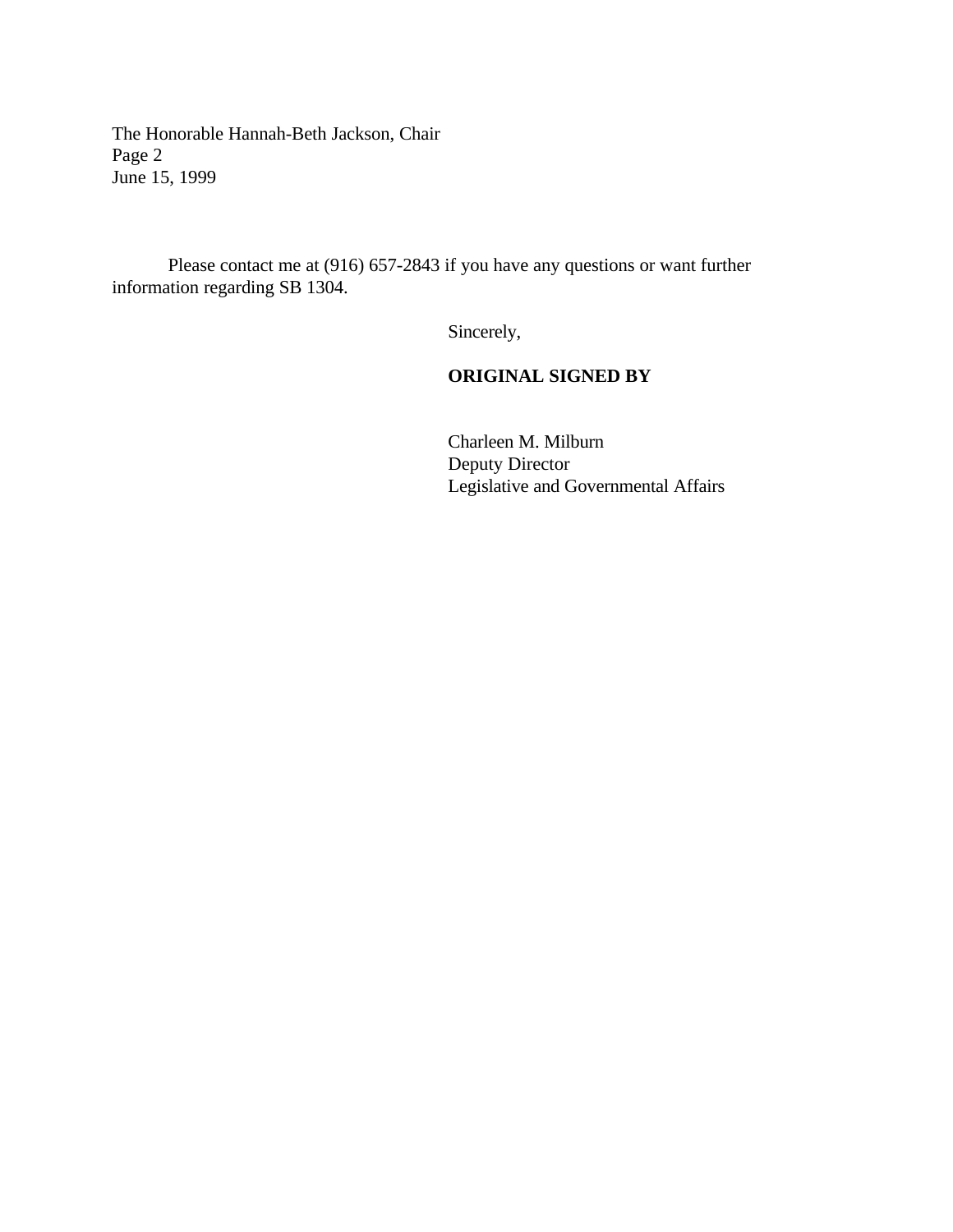

# **California Regulatory Notice Register**

REGISTER 2001, NO. 48-Z PUBLISHED WEEKLY BY THE OFFICE OF ADMINISTRATIVE LAW NOVEMBER 30, 2001

# **PROPOSED ACTION ON REGULATIONS**

| TITLE 2. FAIR POLITICAL PRACTICES COMMISSION<br>State Agency: California Highway Patrol                                                                           |      |
|-------------------------------------------------------------------------------------------------------------------------------------------------------------------|------|
| Multi-County: Program Beta Risk Management Authority                                                                                                              | Page |
| TITLE 8 & 24. OCCUPATIONAL SAFETY AND HEALTH STANDARDS BOARD                                                                                                      |      |
| TITLE 11. COMMISSION ON PEACE OFFICER STANDARDS AND TRAINING                                                                                                      |      |
| TITLE 11. COMMISSION ON PEACE OFFICER STANDARDS AND TRAINING<br>Training Specifications-Public Safety Dispatchers' Basic Course-Notice File No. Z01-1119-05  2018 |      |
| TITLE 13. AIR RESOURCES BOARD                                                                                                                                     |      |
| TITLE 14. CALIFORNIA INTEGRATED WASTE MANAGEMENT BOARD                                                                                                            |      |
| TITLE 14. CALIFORNIA INTEGRATED WASTE MANAGEMENT BOARD                                                                                                            |      |
| TITLE 14. FISH AND GAME COMMISSION                                                                                                                                |      |
| TITLE 16. BUREAU OF SECURITY AND INVESTIGATE SERVICES                                                                                                             |      |
| TITLE 16. STRUCTURAL PEST CONTROL BOARD                                                                                                                           |      |
| TITLE 22. DEPARTMENT OF HEALTH SERVICES                                                                                                                           |      |
| (Continued on next page)                                                                                                                                          |      |

*Time-Dated Material*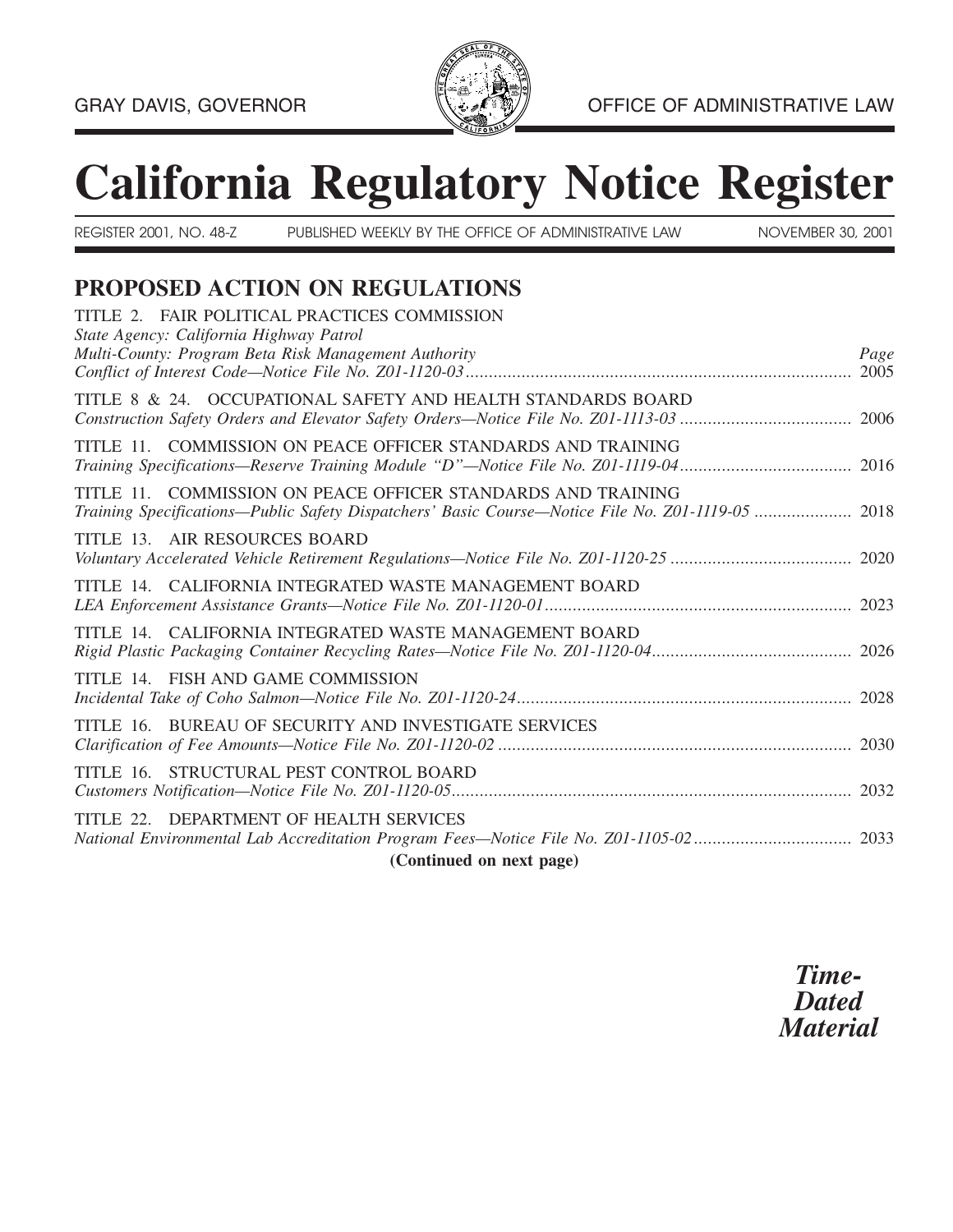# **TITLE 22. DEPARTMENT OF HEALTH SERVICES**

<span id="page-5-0"></span>ACTION: Notice of Emergency Rulemaking

SUBJECT: National Environmental Laboratory Accreditation Program Fees (R-70-00E)

#### PUBLIC PROCEEDINGS

Notice is hereby given that the California Department of Health Services will conduct written public proceedings, during which time any interested person or such person's duly authorized representative may present statements, arguments or contentions relevant to the action described in this notice. Any written statements, arguments or contentions must be received by the Office of Regulations, Department of Health Services, 714 P Street, Room 1000, P.O. Box 942732, Sacramento, CA 94234-7320, by 5 p.m. on January 14, 2002, which is hereby designated as the close of the written comment period. It is requested but not required that written statements, arguments or contentions sent by mail or hand-delivered be submitted in triplicate.

Comments by FAX (916-657-1459) or email (regulation@dhs.ca.gov) must be received before 5:00 p.m. on the last day of the public comment period. All comments, including email or fax transmissions, should include the author's name and U.S. Postal Service mailing address in order for the Department to provide copies of any notices for proposed changes in the regulation text on which additional comments may be solicited.

#### **CONTACTS**

Inquiries concerning the action described in this notice may be directed to Charles E. Smith of the Office of Regulations at (916) 657-0730, or to the designated backup contact person, Allison Branscombe, at (916) 657-0692. Inquiries regarding the substance of the regulations may be directed to George Kulasingam, Ph.D., Chief of the Environmental Laboratory Accreditation Program, at (510) 540- 2800. In any such inquiries, please identify the action by using the Department regulation control number **R-70-00E**.

Persons wishing to use the California Relay Service may do so at no cost. The telephone numbers for accessing this service are: 1-800-735-2929, if you have a TDD; or 1-800-735-2922, if you do not have a TDD.

#### INFORMATIVE DIGEST/POLICY STATEMENT OVERVIEW

California statutes govern the certification of environmental laboratories providing analytical data for regulatory purposes in California. These statutes were first adopted in 1988 (AB 3739, Chapter 894), as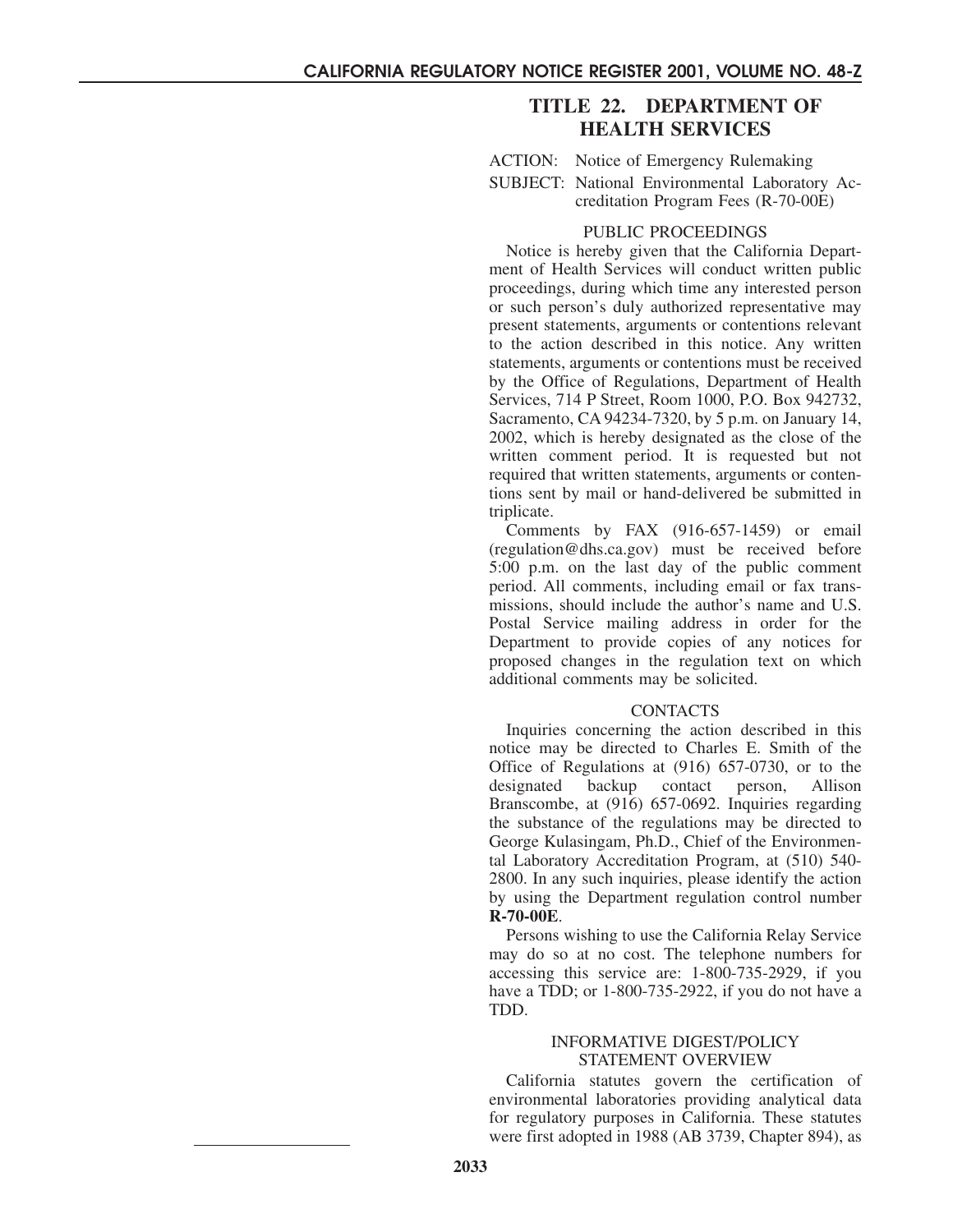## **CALIFORNIA REGULATORY NOTICE REGISTER 2001, VOLUME NO. 48-Z**

Chapter 7.5, Division 1, Part 2, Health and Safety Code, Sections 100825 through 100920 (formerly Sections 1010 through 1029). The statutes were amended in 1989, 1991, 1993, 1996, and 1999.

Regulations implementing the California statutes were first adopted as Section 64801 through 64827, Title 22, Division 4, Chapter 19, California Code of Regulations in 1994.

Section 100862, added to the Health and Safety Code (H&SC) by SB 1304 (Chapter 372, Statutes of 1999), specifically requires the establishment of fees to enable environmental laboratories in California to participate on a voluntary basis in the National Environmental Laboratory Accreditation Program (NELAP). NELAP accredited laboratories are required to fully support the NELAP accreditation costs through fees.

The Budget Act for 2000–2001 (AB 1740, Chapter 52, Statutes of 2000), Provision 2 to Item 4260-001-0001, provides that the department shall promulgate emergency regulations to adjust fees that otherwise would not be sufficient to support a fully fee supported program at least at the 95% level. Without the fees established in this regulation, the Department's NELAP accreditation program would not be supported by fees from the regulated laboratories at the required 95% level.

The Department has been approved by the United States Environmental Protection Agency's National Environmental Laboratory Accreditation Program to be the accrediting authority for the State of California.

California is required to maintain consistency with federal laws and regulations governing certain aspects of the activities of environmental testing laboratories. This proposed regulation change is consistent with the NELAP requirements and is not inconsistent with other related federal requirements.

The National Environmental Laboratory Accreditation Conference (NELAC) is the standard setting body whose standards and procedures serve as the basis for NELAP recognition and requirements. NELAC standards and procedures are specified in United States Environmental Protection Agency publication EPA 600/R-99/08, July 1999. There are no fees specified in the NELAC standards. The NELAC standards in Sections 4.1.6 and 6.2.1, provide that an accrediting authority, where required, shall establish the level and timing of fees to be paid by laboratories. However, California H&SC Code Section 100862 mandates the establishment of such fees to fully support the program.

Specifically, the Department has adopted regulation changes in Title 22, California Code of Regulations, summarized as follows:

Section 64860, in a new Article 16, was adopted to establish a schedule of fees for laboratories applying for NELAP accreditations. The new fees vary depending on the complexities of the fields of testing the laboratory is being approved to conduct. They are intended to reflect the increases in departmental workload costs incurred during the evaluations and oversight of the capabilities of laboratories under the new accreditation program.

#### AUTHORITY

Sections 100830, 100835, and 100862, Health and Safety Code.

#### REFERENCE

Section 100825, Health and Safety Code.

#### FISCAL IMPACT ESTIMATE

- A. Fiscal Effect on Local Government: No fiscal impact exists.
- B. Fiscal Effect on State Government: Expenditures are included in the FY 2001–02 Budget Bill for item 4260-001-0179.
- C. Fiscal Effect on Federal Funding of State Programs: No fiscal impact exists.
- D. All cost impacts, known to the Department at the time the notice of emergency action was submitted to the Office of Administrative Law, that a representative private person or business would necessarily incur in reasonable compliance with the emergency action: Participation in the National Environmental Laboratory Accreditation Program (NELAP) is entirely voluntary. Laboratories choosing to participate in NELAP would incur the base fee of \$3000 and the appropriate fee for the fields of testing, ranging from \$750 to \$1,800.
- E. Other Nondiscretionary Cost or Savings Imposed on Local Agencies: None.

#### DETERMINATIONS

The Department has determined that the regulations would not impose a mandate on local agencies or school districts, nor are there any costs for which reimbursement is required by Part 7 (commencing with Section 17500) of Division 4 of the Government Code.

The Department has made an initial determination that the regulations would not have a significant statewide adverse economic impact directly affecting business, including the ability of California businesses to compete with businesses in other states.

The Department has determined that the regulations would not significantly affect the following:

(1) The creation or elimination of jobs within the State of California.